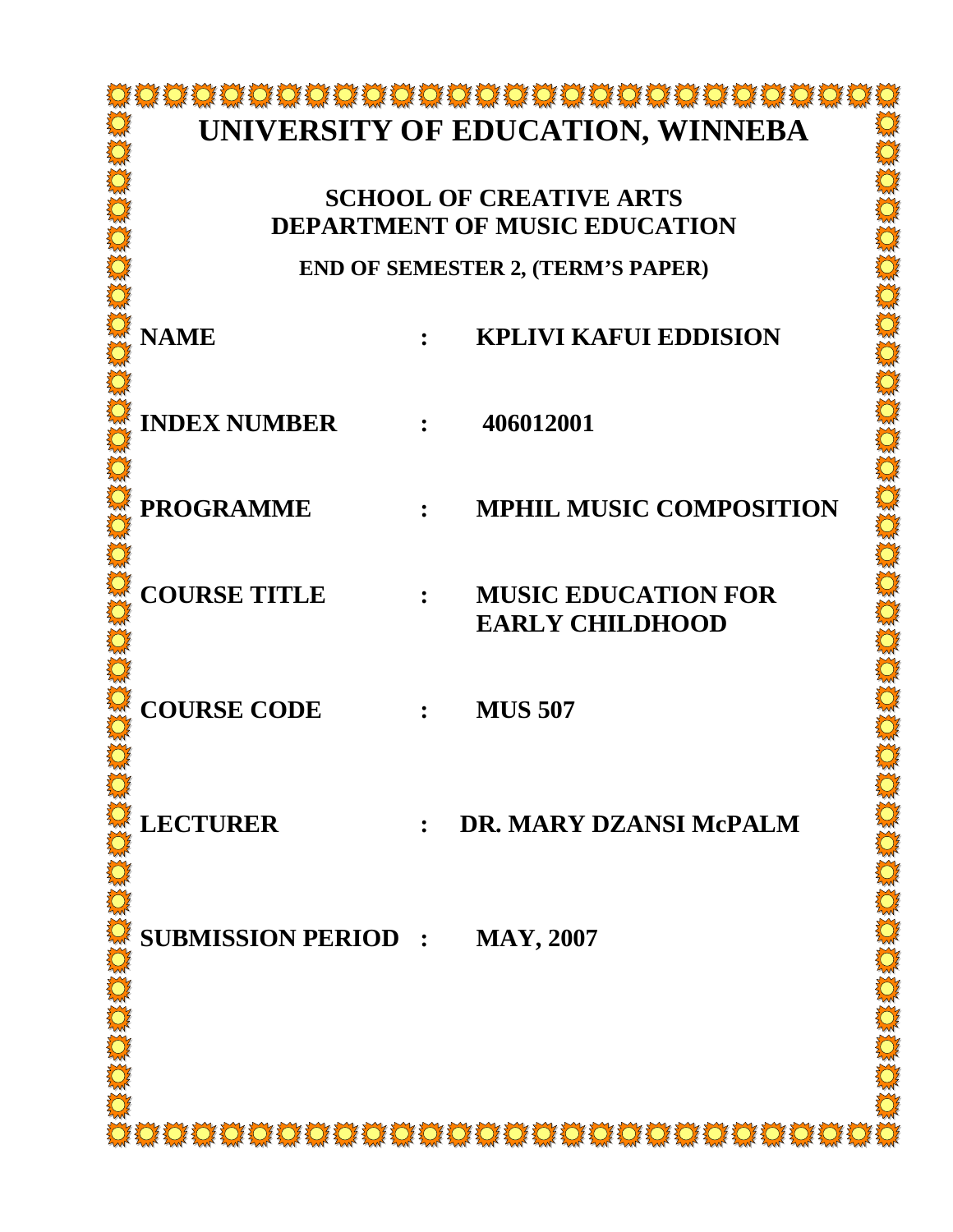# **COLLECTION AND TRANSCRIPTION OF TWENTY (20) EARLY CHILDHOOD SONGS WITH SUGGESTED TEACHING ACTIVITIES INTEGRATED WITH ART**

# **Translation**

# **Words are Translated to English, and Structured to suit the Rhythms of the Songs**

#### **ENGLISH**

### **1. The Repented Child**

Bad child, not my friend, go away Good child who is my friend, sit down. Bad child that has repented, Does his works well, Should now sit down with good children.

### **2. Bring for me to Carry**

If it's caff that's born for me, bring, for me to carry.

# **3. Cassava Dough Nut , I'll Eat**

(Cassava dough – nut, I'll eat soh lah soh)<sup>2</sup> Cassava dough – nut, I'll eat, They said who fried it They said 'gbesi'smum fried it.

# **4. Children's Pleasure**

(Children's pleasure is food and satisfaction) $4$ (In their stomach is their satisfaction)<sup>4</sup>

# **5. Beans and Gari**

Beans and gari is palatable. Kenkey also with fried fish.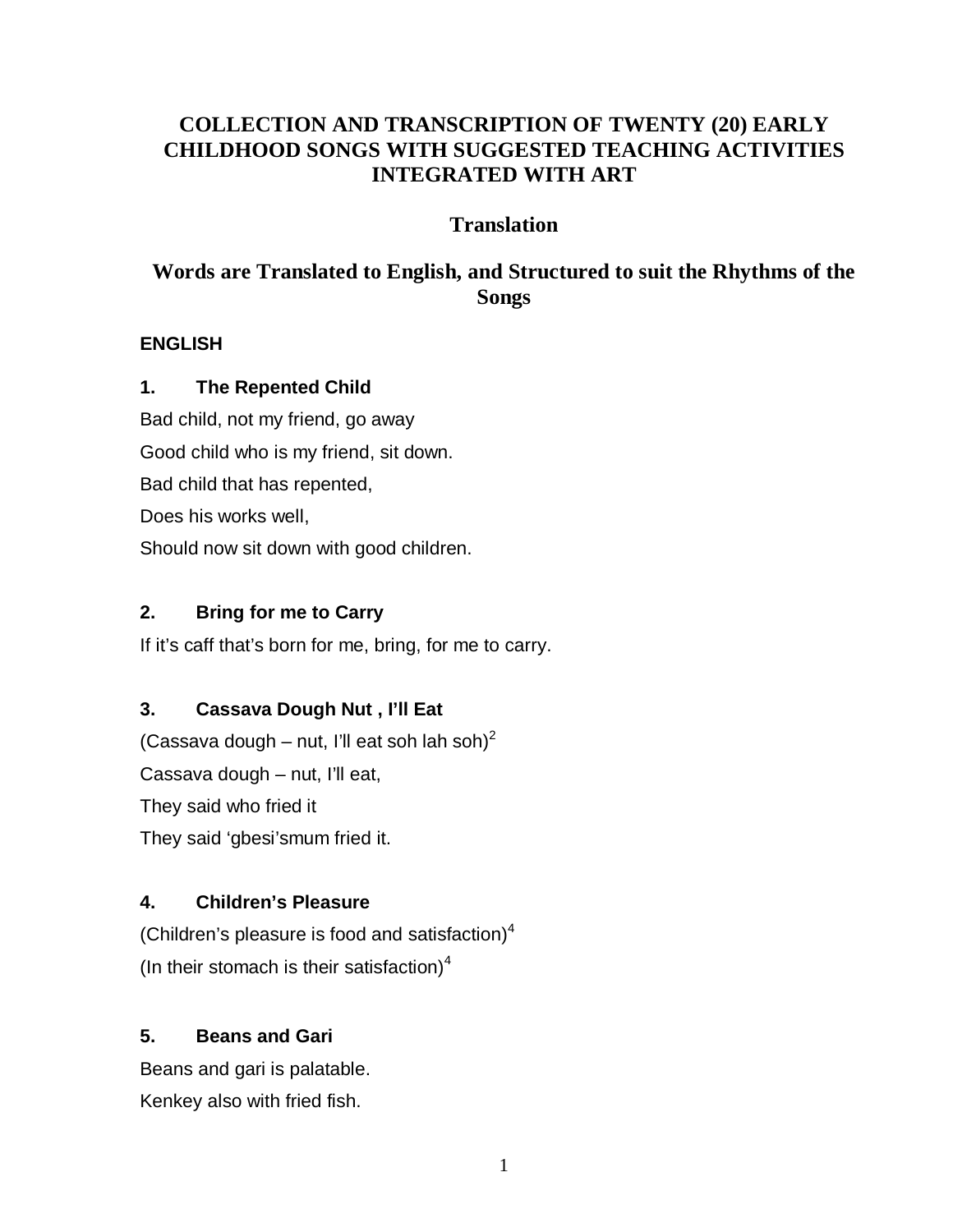#### **6. Fried Fish and 'Abolo'**

Fried fish and abolo are on fire 'abolo' said, objection, abolo, abolo said, objection.

#### **7. Sweetness in Jesus**

(Sweetness oh) $^2$  Sweetness is in Jesus I shall become sorrowful if I dare to forsake him, Mhng, aah.

### **8. 'IVI', Goatish Forehead**

(Goatish forehead, ' $\Box$ ivi' goatish forehead)<sup>2</sup> Garden-egg trees 'kamin<sup>"</sup> In mango tress 'kamin<sup>"</sup> If I see  $\square$ i and  $\square$ etsa Should I say twin mother? kamin Your flappy buttocks, 'e' shame. 'e' shame Shame, shame, 'e' shame.

# **9. It's Gifty**

(Yaya ye aye, aye)<sup>2</sup> yaya ye It's gifty.

# **10. Kofi's Health Should Improve**

Reverend Minister should pray for Kofi Kofi's health health should improve.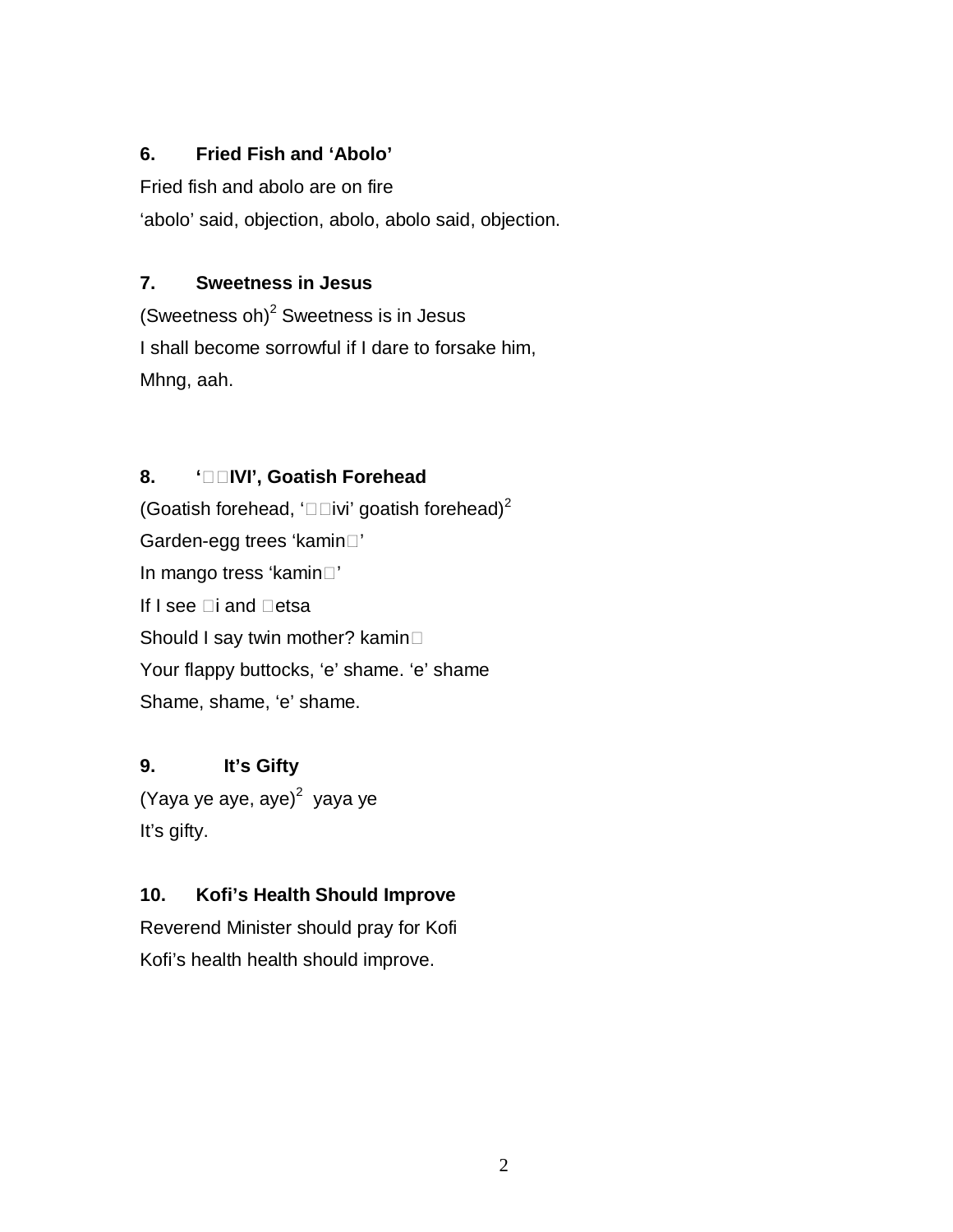# **11. Dried Fish**

(Dried fish, less, I am a child)<sup>2</sup> (if you go, give my greetings to leaf) $^2$ give my greetings to okro soup too.

# **12. Pounding the Fufu**

(Pro, pro, pro, pounding the fufu) $2$ (Come, let us all eat invite Kofi and  $A$ ma)<sup>2</sup> The soft fufu is ready.

# **13. Hot Porridge**

(Porridge is hot I'll come back with a spoon) $^2$ Two farmers left a wasting boundry yee) $2$ 

# **14. Where Shall I Be?**

(Where shall I be)? $^2$  I will watch The Gas from a mountain (iye, iye yee yee) $<sup>2</sup>$ </sup>

# **15. Little Baby**

Who is biting him for me, little child, my little baby.

# **16. Tode Hiding in the Rocks**

There's no rainfall, tode hiding in the rocks and is piping.

# **17. Nonsense Syllabus**

# **18. End of Famine**

(Presence of mortar aids end of famine) $2$ (Time, pro, pro, time, pro, pro, pro, pro) $<sup>2</sup>$ </sup> Presence of mortar aids end of famine).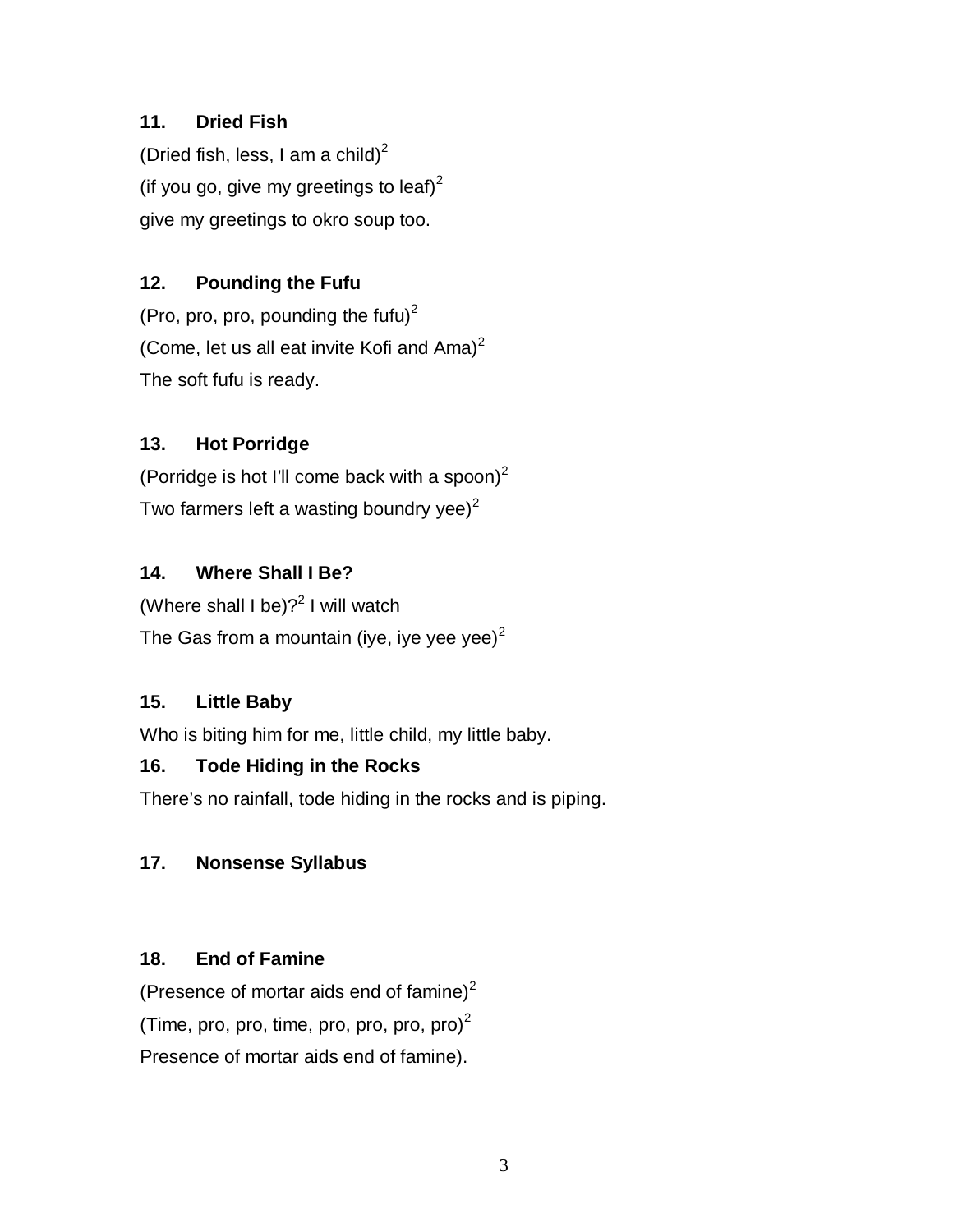#### **19. Little Mouse Run, Run Faster**

Little mouse, the cat is following you run, run faster so it cannot catch you. (it's coming, it's at you, little mouse run faster)<sup>2</sup>

#### **20. Mother Sowed Maize Well**

One day mother sowed maize well in our family garden.

Then came chicken from afar and they picked all from the soil

Ao alelelelele, mother's coming

(chicken, chicken, chicken, she shall beat you well, well, fia, fia, fia)

# **PART THREE**

# **SUGGESTED ACCOMPANYING ACTIVITIES**

### **1. EVI VLUI SI TR DZIIME - ASPECT – PERFORMANCE**

**ACTIVITIES:** Ask children to

- (i) sing and signal for rejection by forward stretched arms and upwards hands brush to the end of the first phrase.
- (ii) sit down at end of phrase 2
- (iii) in phrase 3, turn their backs to the opposite direction and turn to former direction immediately.
- (iv) sit down in phrase 4. (Do similar in repetitions).
- (v) represent the continuous song with a colour and change colours for the other activities respectively.

#### **2. TSV MALEKP ASPECT – PERFORMANCE**

#### **ACTIVITIES:** Ask children to

- (i) show that they are swinging a baby in their arms.
- (ii) draw a mother cuddling a baby.

#### **3. AGBELIKAKLO MA DU ALEA ASPECT – COMPOSITION**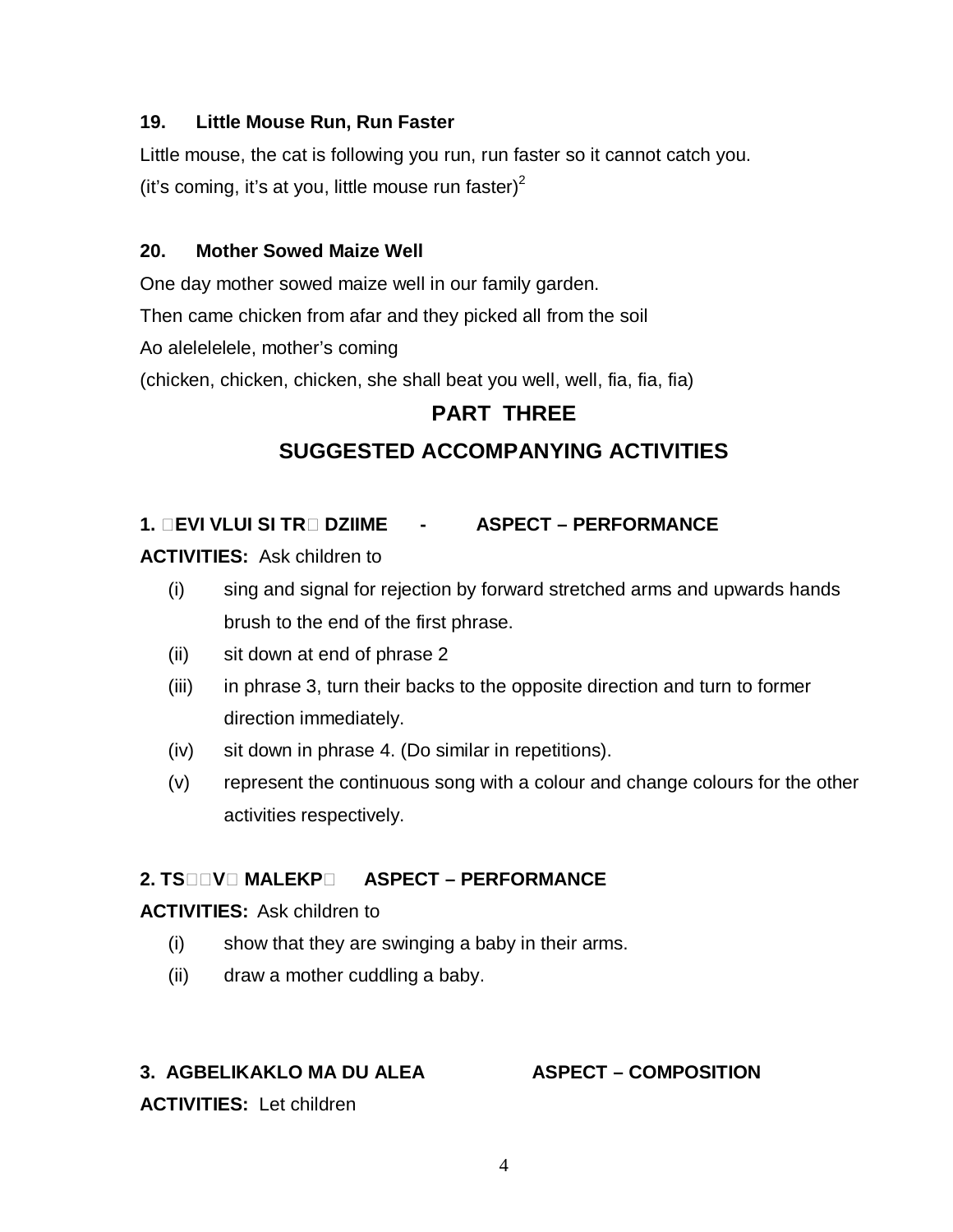- (i) sing three times.
- (ii) finger the air as though they were playing a piano.
- (iii) create own sounds to the length of each phrase.
- (iv) ginger the air on the rhythms of their creation
- (v) draw a piano keyboard.

# **4. EVIO E DZIDZ ASPECT – LISTENING AND OBSERVING**

**ACTIVITIES:-** With class divided into two let one group

- (i) seat down quietly to listen and observe the other as it sings and acts.
- (ii) group 2 sings and marks time standing.
- (iii) group I sings and marks time standing for the former to watch.
- (iv) Teacher helps each group at a time to create an activity alongside the song while the other watches.
- (v) teacher asks the observers to imitate the singing and activities of the first group.
- (vi) other group creates for former to emulate.
- (vii) draw a child eating.

# **5. BB KPLE GALI ASPECT – COMPOSITION**

#### **ACTIVITIES**: Ask children to

- (i) mush the air with their fingers while phrase one lasts
- (ii) massage their throats downwards while phrase two lasts.
- (iii) use different colours to indicate cooked gari and beans, then kenkey and fried fish.

# **6. KALÃMI KPLE ABOLO ASPECT – PERFORMANCE**

# **ACTIVITIES:**

- (i) Divide class into two
- (ii) let one group sing the song and clap agbadza time line alongside.
- (iii) let the other group make agbadza movements on the music.
- (iv) let the groups change turns.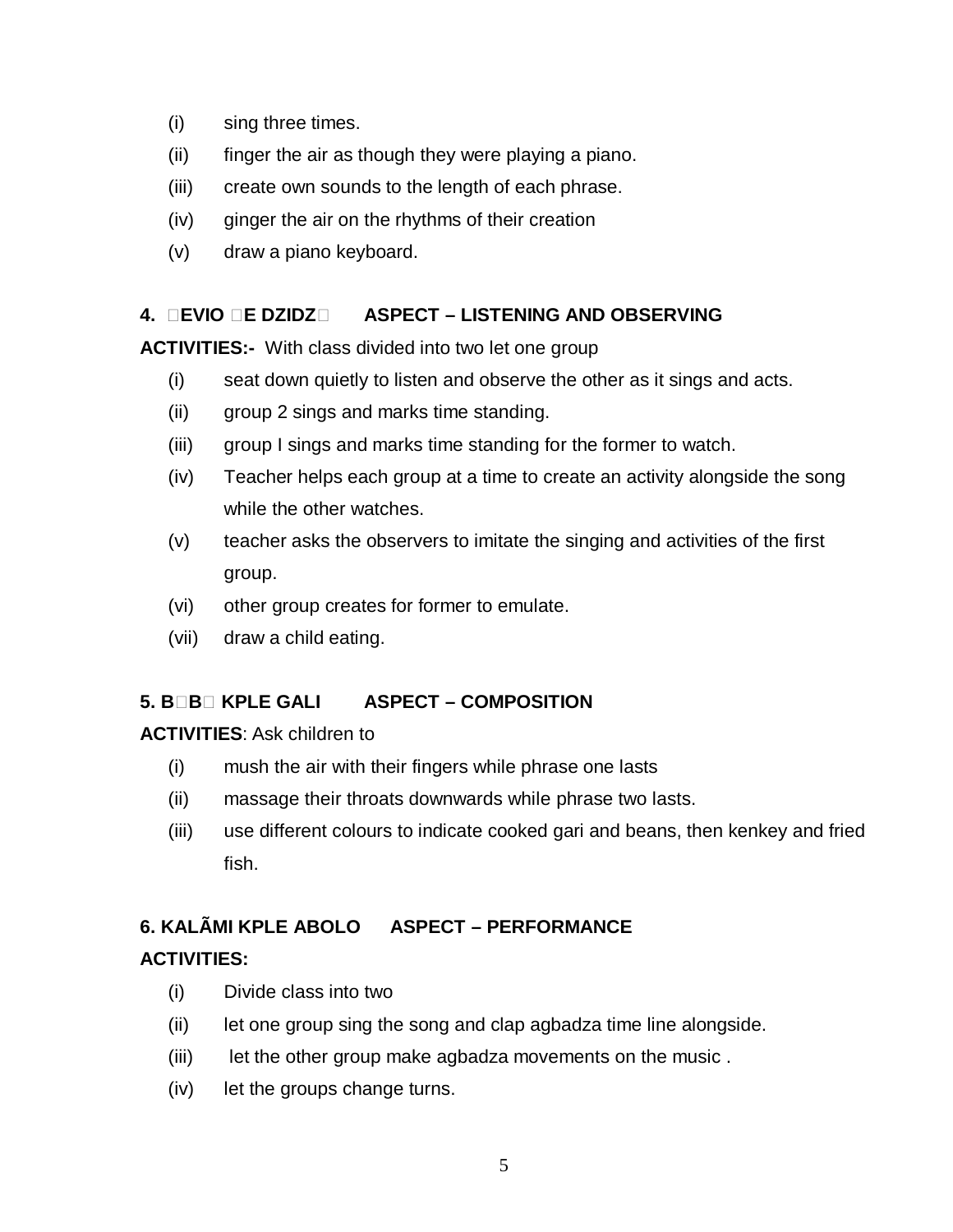(v) indicate kalami and abolo in different colours.

# **7. VIVI LE YESU ME ASPECT – COMPOSITION**

#### **ACTIVITIES:** Let children

- (i) hold their waist with both arms with elbows pointed to each side.
- (ii) twist waist through the right to front and through left to front on the strong beats of the song.
- (iii) on the last two notes of the song, bend rightward and leftward respectively.
- (iv) help children to copy your own activities.
- (v) let children create their own activities in groups.
- (vi) let groups perform others' activities.
- (vii) indicate forward and backward in colours.

#### **8. EQIVI DGOGQQ ASPECT - PERFORMANCE**

#### **ACTIVITIES**: Let children

- (i) touch their foreheads with their right fist while their left fist touches their buttocks at the same time (standing)
- (ii) alternate activity 1 on the strong beats of the song.
- (iii) in phrase 3, hold their waists in both hands and shake it according to the rhythm.
- (iv) swing both arms from behind to forward on the rhythms in the last phrase to indicate a hoot at somebody.
- (v) draw two identical girls facing and hooting at each other.

#### **9. MAWUENA ASPECT: PEFORMANCE**

- (i) swing imaginary or improvised baby in their arms on the strong beats.
- (ii) hold the baby to their left breast or chest on the very last note of the song to indicate love.
- (iii) draw a mother holding a baby to the left breast.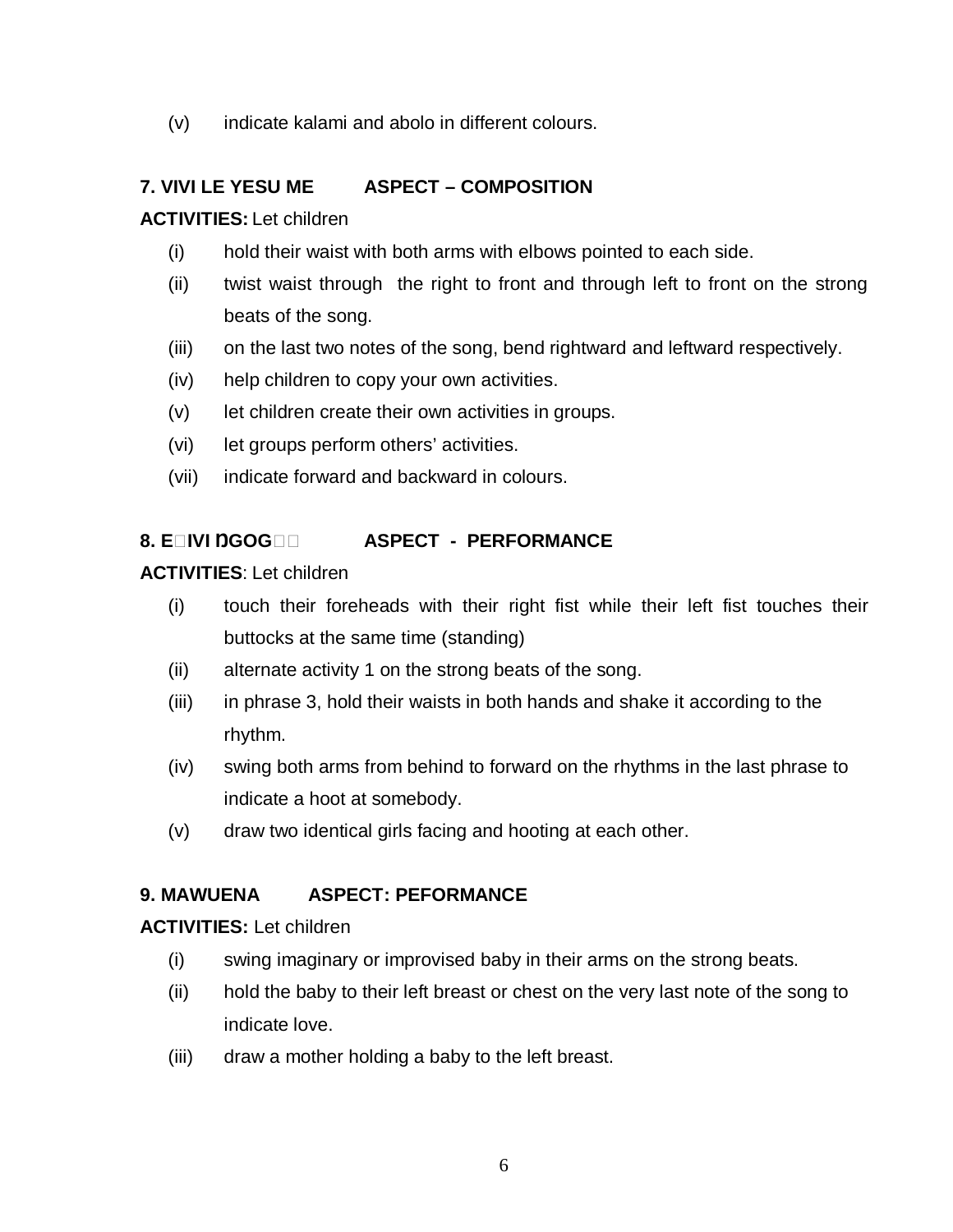### **10. KOFI E LÃME NA SE ASPECT - COMPOSITION**

**ACTIVITIES:** Let children in two groups

- (i) sing a round (group two starting the song when group one starts phrase 2.
- (ii) alternate turns
- (iii) teacher tries to create his own song in the same style as children imitate him
- (iv) sing teacher's song in rounds as they did to the first song.
- $(v)$  try to emulate teacher and create their own songs in the same style.
- (vi) sample some of the children's songs for them to sing in rounds.
- (vii) draw Kofi standing with both hands raised high.

#### **11. AKPATOGUI ASPECT - PERFORMANCE**

#### **ACTIVITIES:** Let children

- (i) click on the strong beats, a right finger at chest level as shown to warn someone in front of you.
- (ii) wave both forward stretched arms to bid a byebye
- (iii) draw a child waving in a byebye.

#### **12. WOLE FUFUA TOM ASPECT - PERFORMANCE**

#### **ACTIVITIES:** Let children

- (i) pound imaginary fufu on every strong beat of the song
- (ii) draw a child pounding fufu (standing).

#### **13. DZOGB DZODZO ASPECT - COMPOSITION**

#### **ACTIVITIES:** Let children

- (i) ring both hands persistently in imaginary pains
- (ii) repeat the activity severally
- (iii) teacher creates a simple activity in place of the former for children to emulate
- (iv) make their own activities and perform them individually and at the same time
- (v) draw a bowl of porridge, draw a spoon in ash colour.

# **14. FIKA MAN? ASPECT - PERFORMANCE**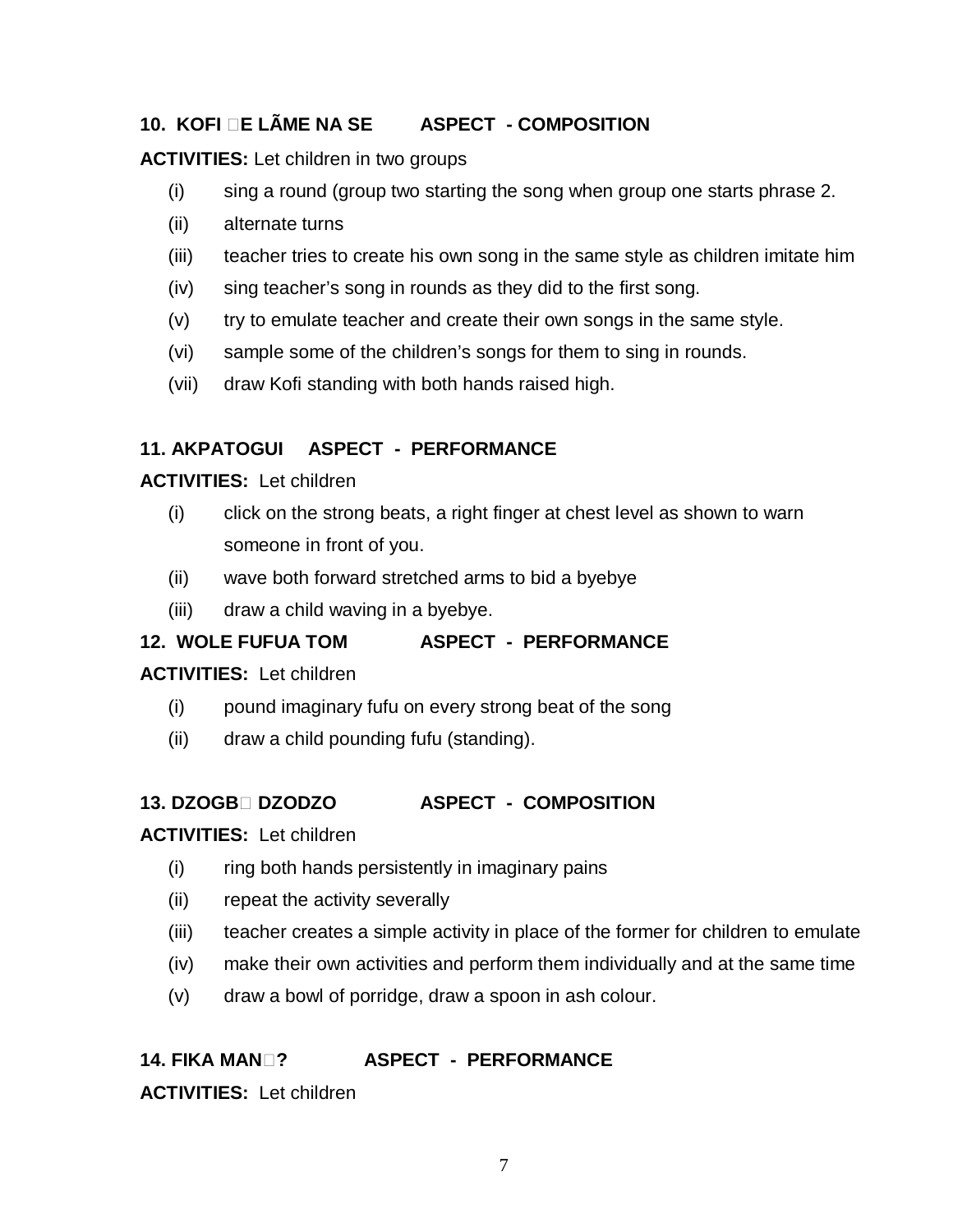- (i) climb and stand on their desks
- (ii) stand on their toes on their desks and stretch their necks to look for some imaginary people ahead
- (iii) draw a child standing on a desk.

# **15. DZEDZEVIE ASPECT - PERFORMANCE**

### **ACTIVITIES:** Let children

- (i) cuddle imaginary babies
- (ii) draw a baby crying.

### **16. AKPKPL LE KPETOME ASPECT - PERFORMANCE**

#### **ACTIVITIES:** Let children

- (i) bend their upper trunks slightly forward.
- (ii) make hollow fists of both hands
- (iii) place hollow fists around their eyes like a spectacle and look through as in peeping.
- (iv) draw a frog hiding under a rock.

# **17. ADAMA ASPECT - PERFORMANCE**

#### **ACTIVITIES:** Let children

- (i) swing imaginary or improvised baby in their arms on the strong beats
- (ii) hold the baby to their left breast or chest on the very last note of the sang to indicate love.
- (iii) draw a mother swinging a baby in her arms.

# **18. DIMUAME VILLET ASPECT - LISTENING AND OBSERVING**

- (i) listen and observe teacher discreetly whiles she pounds imaginary fufu, singing the song alongside.
- (ii) teacher informs children of relative questioning after the activity.
- (iii) teacher repeats activity 1 whiles children watch discreetly.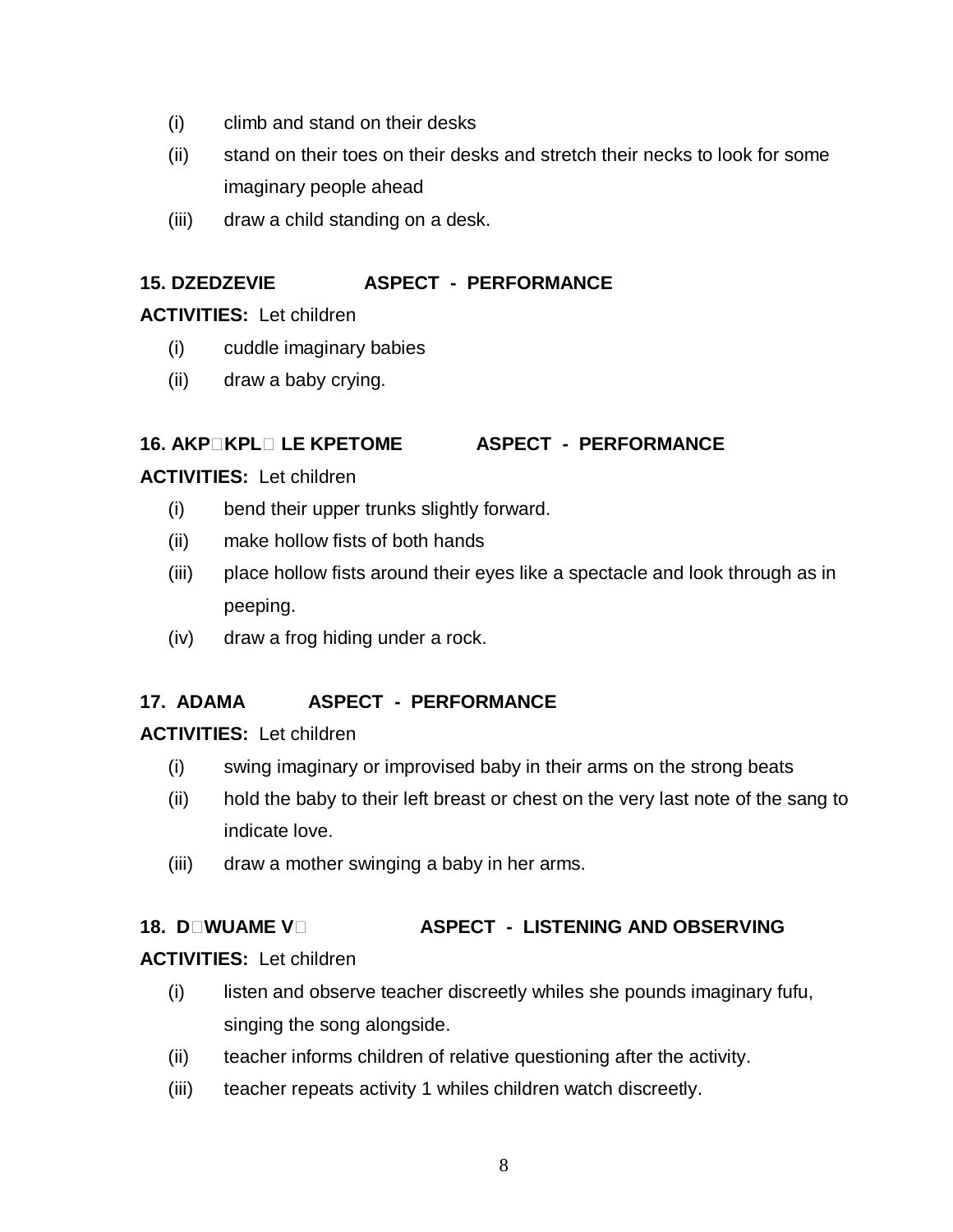- (iv) teacher asks relative questions making children say what they have heard and seen.
- (v) reproduce what they heard and saw.
- (vi) draw a lady pounding fufu.

#### **19. AFIVI UDU SESIE**

# **ASPECT - LISTENING AND OBSERVING/PERFORMANCE/COMPOSITION**

#### **ACTIVITIES:** Let children

- (i) stand in a circle, while two act as the mouse and the cat.
- (ii) the mouse runs in front, away from being caught by the cat behind him in a hot chase.
- (iii) take turns in the chase after a catch or escape at the end of the song.
- (iv) narrate the story of the mouse and the cat as they watched it in the performance.
- (v) create another activity on the song by your assistance.
- (vi) perform their composed activities.
- (vii) narrate the story of their compositions.
- (viii) identify similarities and differences of both activities.
- (ix) draw a cat chasing a mouse
- (x) draw an object from their composition.

#### **20. DANYE A 'BLI ASPECT - PERFORMANCE**

- (i) bend their upper trunks slightly forward
- (ii) swing upper trunk rightward then leftward in a pendulum fashion, repeatedly on the strong beats of the song.
- (iii) stand with left palm on the waist and a rhythmic slight shake of waist, click finger in a warning fashion in phrase 5 and 6.
- (iv) cane an imaginary chicken to correspond with the last three rhythms of the song.